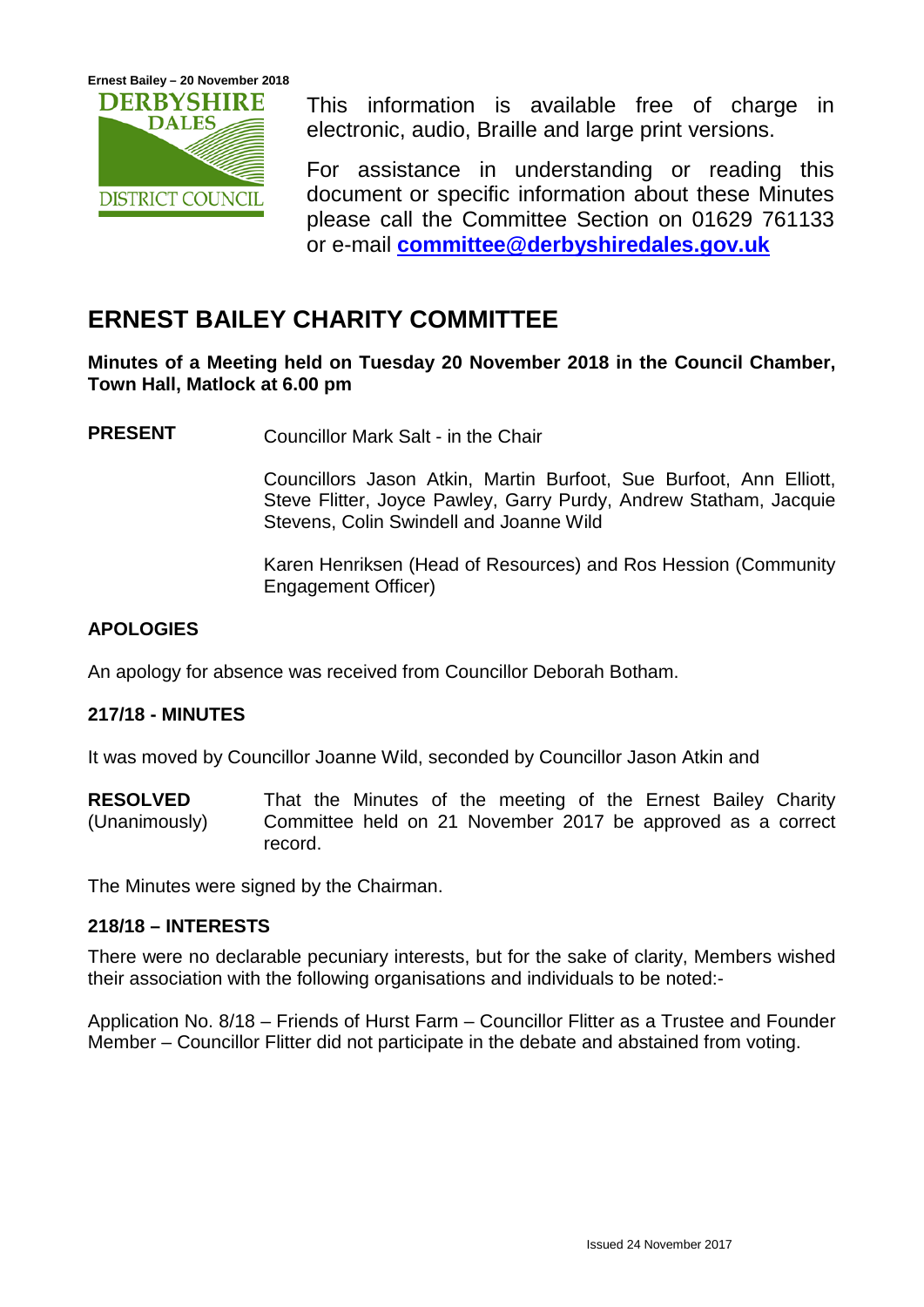#### **219/18 – STATEMENT OF FINANCIAL POSITION**

Councillor Joyce Pawley arrived at 6.05 pm during discussion of this item.

The Committee considered a report, which set out the Charity's financial position as at the end of the 2017/18 financial year, together with estimates for 2018/2019.

The charitable fund administered by the District Council had earned on average an interest rate of 1.0% during the year.

The amount available in the distribution fund at  $1<sup>st</sup>$  April 2018, excluding the maintenance provision, was £38,948.45.

The Committee noted the ongoing work of the Review to consider the Charity's Terms of Reference and administration.

The Review would continue and Members' views would be sought on possible recommendations.

It was moved by Councillor Jason Atkin, seconded by Councillor Jacquie Stevens and

- **RESOLVED** (Unanimously) 1. That the financial statement for the 2017/18 financial year be received.
	- 2. That the funds of the Charity continue to be invested with Derbyshire Dales District Council.
	- 3. That progress on the Review be noted.

#### **220/18 - EXCLUSION OF PUBLIC AND PRESS**

It was moved by Councillor Mark Salt, seconded by Councillor Jason Atkin and

**RESOLVED** (Unanimously) That the public and press be excluded for the remaining items of business for the reasons as set out in the report.

#### **221/18 – DISTRIBUTION OF CHARITABLE FUNDS**

The Committee considered a total of 21 applications for Grant Aid. It was noted that application 7/18, Friends of Castle View had been withdrawn

It was moved by Councillor Jason Atkin, seconded by Councillor Steve Flitter and

**RESOLVED**

- (Unanimously) 1. That grant awards be made conditional upon them being used for the purpose for which the application was made and in accordance with the objects of the Trust.
	- 2. That the availability of funds be advertised at the appropriate time to enable applications to be considered in 2019.

Councillor Jason Atkin left the meeting at 6.30 pm during the discussion of these items.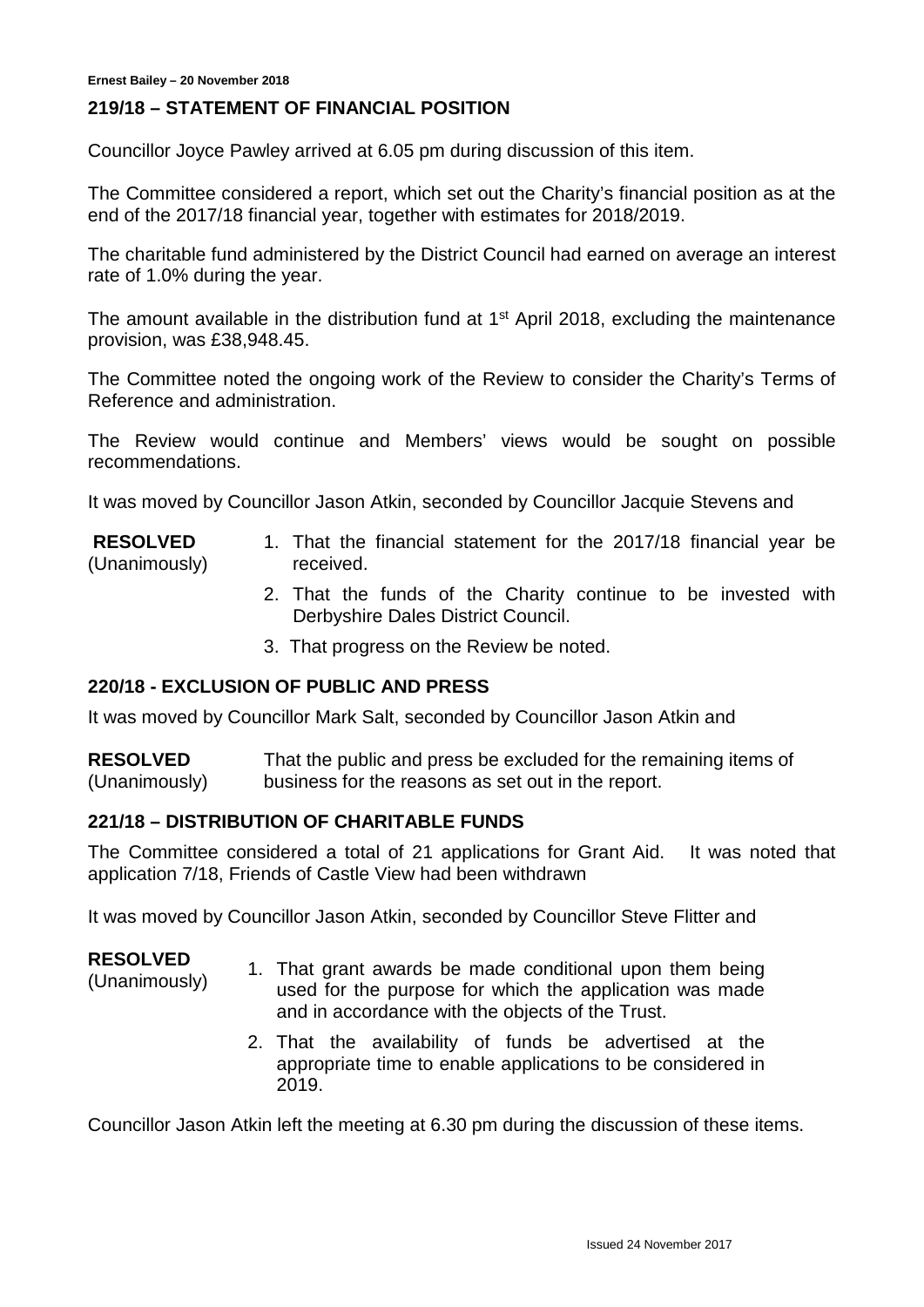## **222/18 - APPLICATION NOS 1/18 & 2/18 – FIRST TASTE**

It was moved by Councillor Joanne Wild, seconded by Councillor Martin Burfoot and

**RESOLVED** That a grant of £100 be awarded to First Taste for each application towards intergenerational projects.

> **Voting** In favour 11 Against 0 Abstentions 1

## **223/18 – APPLICATION NO 3/18 – 1ST CROMFORD RAINBOWS**

It was moved by Councillor Mark Salt, seconded by Councillor Joyce Pawley and

**RESOLVED** (Unanimously) That a grant of £50 be awarded to 1<sup>st</sup> Cromford Rainbows towards craft material for badge work, books and gifts.

## **224/18 – APPLICATION NO 4/18 – 1ST TANSLEY BROWNIES**

It was moved by Councillor Colin Swindell, seconded by Councillor Joanne Wild

**RESOLVED RESOLVED** That a grant of £50 be awarded to 1<sup>st</sup> Tansley Brownies towards (Unanimously) resources and badge books for new programme.

#### **225/18 – APPLICATION NO 5/18 – CROMFORD PLAYGROUP**

It was moved by Councillor Colin Swindell, seconded by Councillor Martin Burfoot and

#### **RESOLVED**

**RESOLVED**<br>(Unanimously) That a grant of £50 be awarded to Cromford Playgroup towards Christmas craft activities.

#### **226/18 – APPLICATION NO 6/18 – DERBYSHIRE TOY LIBRARIES / MATLOCK TOY LIBRARY**

It was moved by Councillor Joanne Wild, seconded by Councillor Colin Swindell and

#### **RESOLVED**

(Unanimously) That a grant of £50 be awarded to Derbyshire Toy Libraries / Matlock Toy Library towards initiatives to raise the profile of and promote the service.

#### **227/18 – APPLICATION NO 8/18 – FRIENDS OF HURST FARM**

It was moved by Councillor Jacquie Stevens, seconded by Councillor Jason Atkin and

**RESOLVED** That a grant of £75 be awarded to Friends of Hurst Farm towards craft materials and kitchen equipment.

#### **Voting**

In favour 11 Against 0 Abstentions 1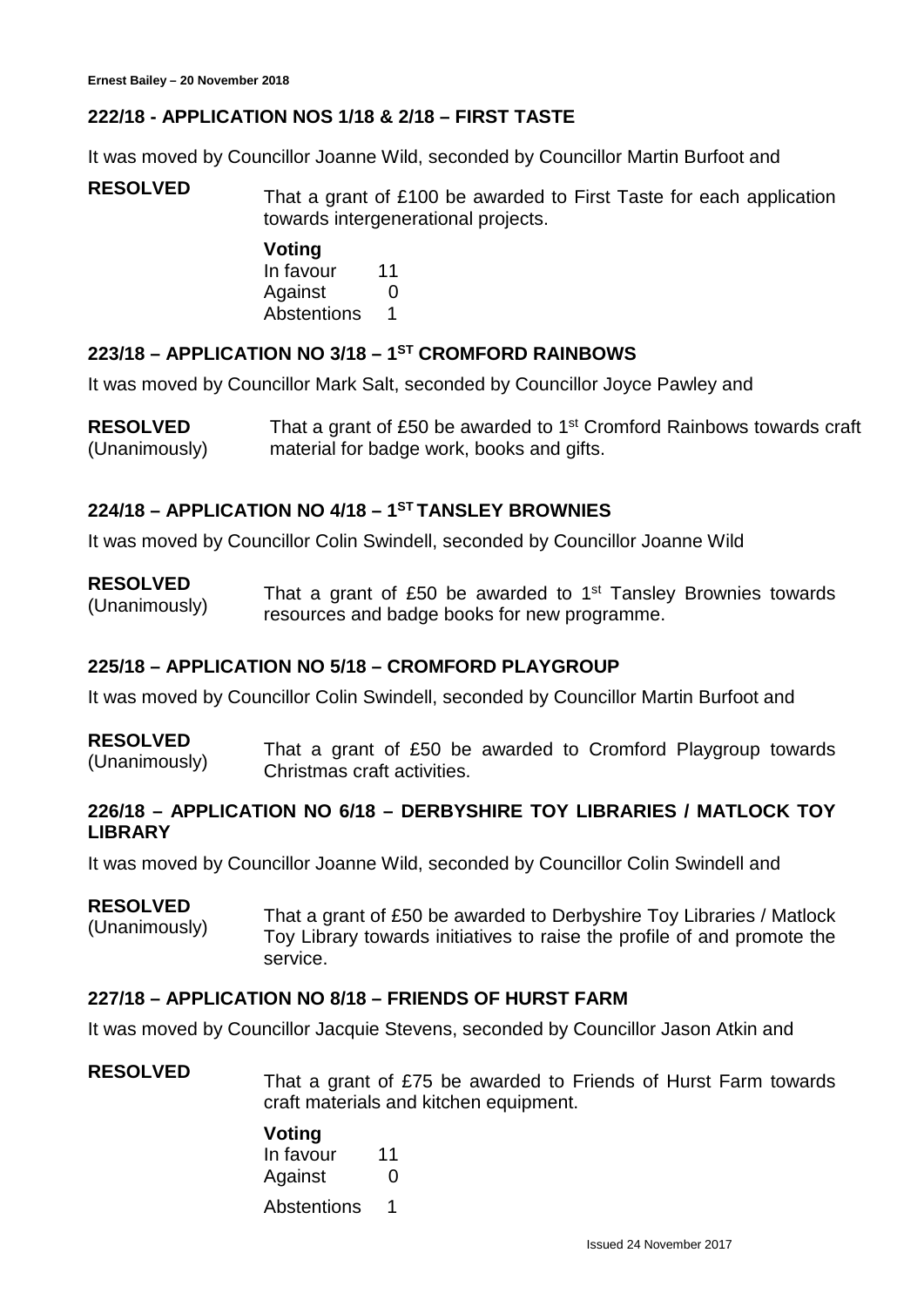### **228/18 – APPLICATION NO 9/18 – GREENAWAY WORKSHOP**

It was moved by Councillor Martin Burfoot, seconded by Councillor Jacquie Stevens

**RESOLVED** RESULVED<br>(Unanimously) That a grant of £100 be awarded to Greenaway Workshop ongoing transport costs.

#### **229/18 – APPLICATION NO 10/18 – MATLOCK & DISTRICT MENCAP**

It was moved by Councillor Colin Swindell, seconded by Councillor Andrew Statham and

**RESOLVED** RESULVED<br>(Unanimously) That a grant of £75 be awarded to Matlock & District Mencap towards an outing in 2019.

### **230/18 – APPLICATION NO 11/19 – MATLOCK SOCIAL CLUB FOR THE DISABLED**

It was moved by Councillor Colin Swindell, seconded by Councillor Garry Purdy and

#### **RESOLVED**

(Unanimously) That a grant of £50 be awarded to Matlock Social Club for the Disabled towards Christmas entertainment.

#### **231/18 – APPLICATION NO 12/18 – MATLOCK & SURROUNDING COMMUNITIES 50+ FORUM**

It was moved by Councillor Joanne Wild, seconded by Councillor Sue Burfoot and

#### **RESOLVED**

EXCULVED That no grant be awarded to Matlock & Surrounding Communities (Unanimously) 50+ Forum.

#### **232/18 – APPLICATION NO 13/18 – DO SOMETHING DIFFERENT CLUB**

It was moved by Councillor Colin Swindell, seconded by Councillor Garry Purdy and

**RESOLVED** (Unanimously) That a grant of £50 be awarded to the Do Something Different Club towards insurance.

#### **233/18 – APPLICATION NO 14/18 – CHRISTMAS DAY LUNCH – MATLOCK DARLEY DALE AREA**

It was moved by Councillor Martin Burfoot, seconded by Councillor Andrew Statham and

## **RESOLVED** That a grant of £100 be awarded to Christmas Day Lunch – Matlock / Darley Dale towards provision of Christmas Day lunch for those socially isolated.

### **Voting**

| In favour   | 11            |
|-------------|---------------|
| Against     | $\mathcal{O}$ |
| Abstentions | 1             |